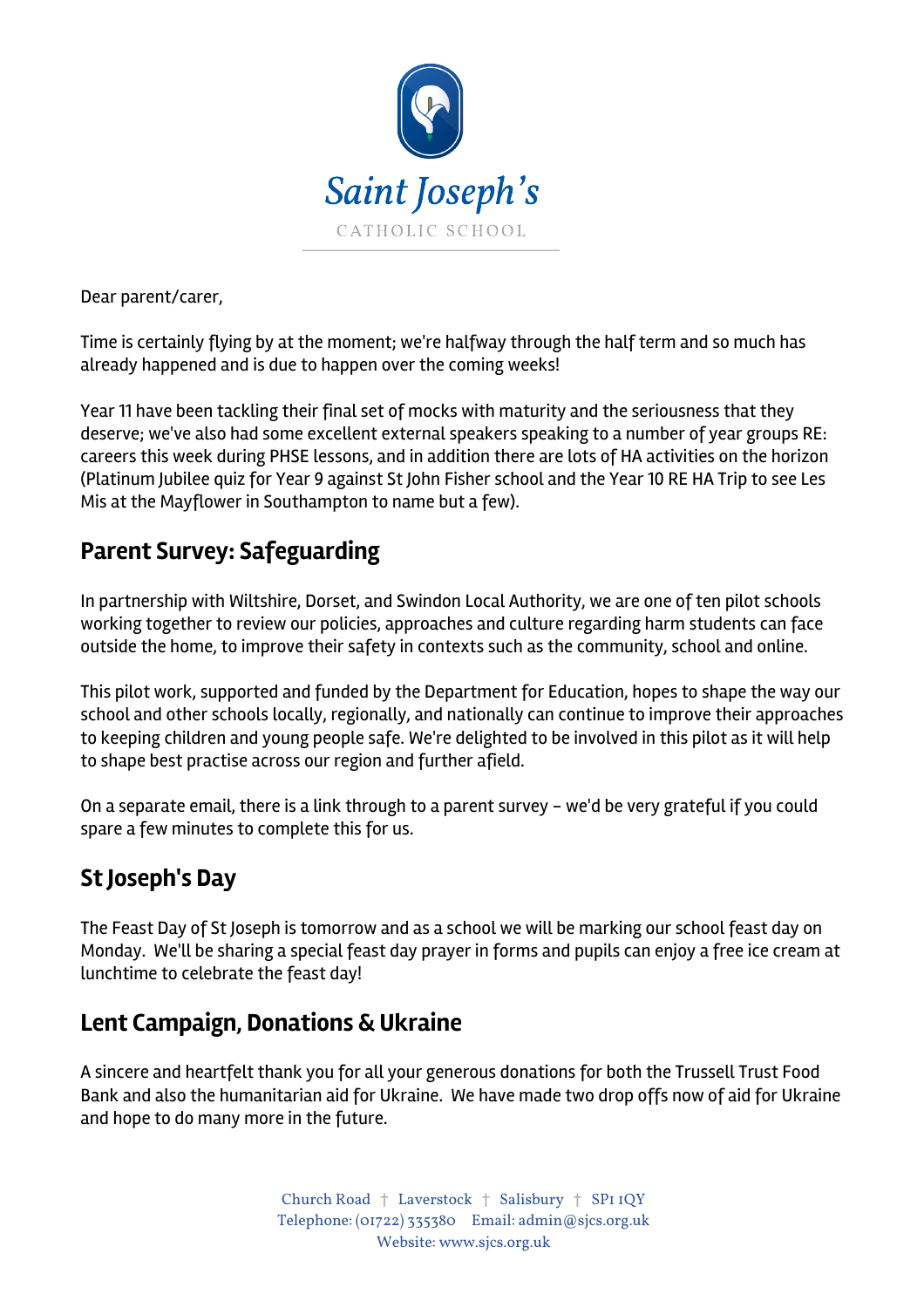

Today, we also began our fundraising for Ukraine with 'Sponge a Teacher'. Pupils needed no encouragement to put their hands in their pockets to buy a chance to soak their teachers! Photos are over on our school Twitter feed (@sjcssalisbury).

## **Year 8 Parent's Evening**

Final reminder, next Wednesday is the virtual parents' evening for all Year 8 pupils. If you have not yet made your appointments, please do so by clicking here: https://saintjosephs.schoolcloud.co.uk/

Appointments are available from between 4pm and 7pm. We look forward seeing you online next week!

## **Sports for Champions**

Renowned Commonwealth Games Finalist Robert Mitchell (High Jump) is visiting St Joseph's Catholic School on Tuesday 5th April 2022, and we need your support!

All pupils will be involved in a workshop with Rob that will help support their mental and physical health after multiple national lockdowns. After taking part in circuits, Rob will talk about his specific sporting experience, the basics of his sport and his progress through to the more difficult skills he learnt through his sporting career. He will give hints and tips which have helped him the past. He will also discuss with pupils the Four Key Elements associated with SUCCESS: Teamwork, Responsibility, Communication and Creativity.

We're asking parents/carers to help make this a memorable event for our pupils, whilst also raising money to go towards our own sports facilities at St Joseph's. With every penny raised the school will benefit from new equipment in the Sports Hall/Gym for pupils to use.

Last week, pupils were given a sponsorship form to bring home to support this event. We also have a Crowd Funder page which can be used if preferable to the sponsorship form: https://www.crowdfunder.co.uk/p/stjosephs

If using the crowdfunding page, please put your child's forename or initials and form group, so that we can track the total raised by a pupil and identify their form group total. The crowd funding page also gives an overview of our guest and the role of Sports for Champions UK.

**What am I sponsoring?** Pupils have been asked to raise money to support their efforts to perform circuits (delivered by Rob Mitchell) which will consist of:

Burpees x 60 seconds Tricep Dips x 30 seconds Leg Drives x 60 seconds Star Jumps x 30 seconds Full or Half press ups x 60 seconds

Church Road † Laverstock † Salisbury † SP1 1QY Telephone: (01722) 335380 Email: admin@sjcs.org.uk Website: www.sjcs.org.uk